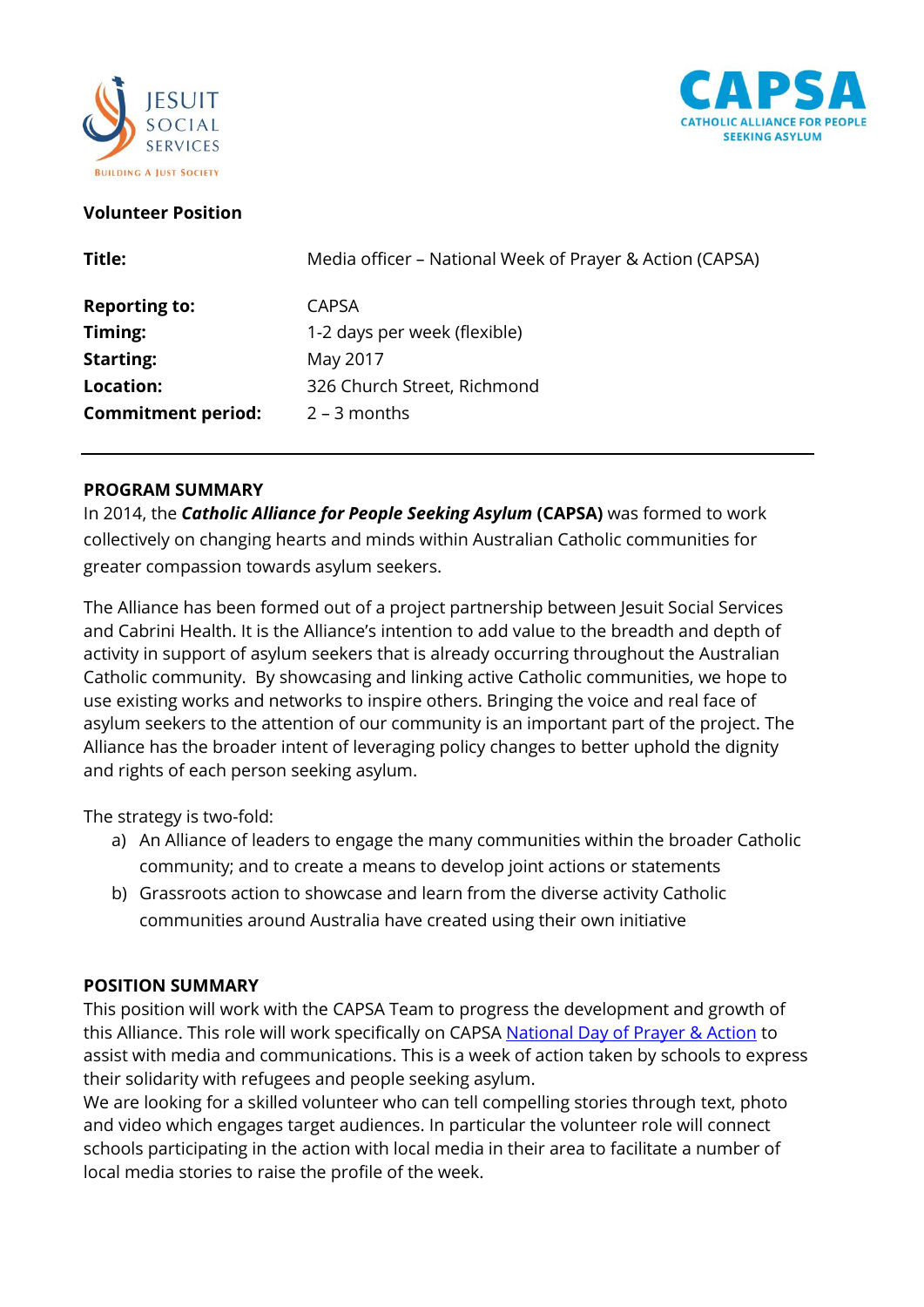



We can only provide limited supervision, the incumbent must be able to work independently and manage tasks and seeing through small projects successfully and fully.

### **POSITION DETAILS**

Key elements of this position include:

- Development of key media documents for action
- Planning potential stories to be pitched to media
- Writing articles for CAPSA's website and other media outlets
- Interviewing staff and students at schools about their involvement in the National Day of Prayer & Action
- Call and arrange interview times and meeting points
- Liaising with local media outlets to visit schools during event

### **ESSENTIAL SKILLS AND/OR EXPERIENCE**

- Experience and/or study in media and communications
- Strong communication and listening skills
- Solid skills in Microsoft Word
- Strong listening skills and excellent phone manner
- Proactive person who can work autonomously and in a small team environment
- Excellent people skills and team work
- Attention to detail and exceptional quality

# **DESIRED SKILLS / EXPERIENCE / KNOWLEDGE**

- Excellent computer skills
- Some knowledge or an understanding/ empathy of issues relating to people seeking asylum in Australia
- Time management skills and ability to work to deadlines
- Attention to detail
- Sensitivity or understanding of issues impacting asylum seekers
- Cross-cultural communication skills
- Good interpersonal communication skills

#### **TRAINING PROVIDED**

• Jesuit Social Services Induction Training

#### **CONFIRMED VOLUNTEERS WILL BE REQUIRED TO:**

- $\triangleright$  Attend an interview
- $\triangleright$  Complete the Jesuit Social Services Volunteer application.
- $\triangleright$  Agree to a Police and Working with Children check.